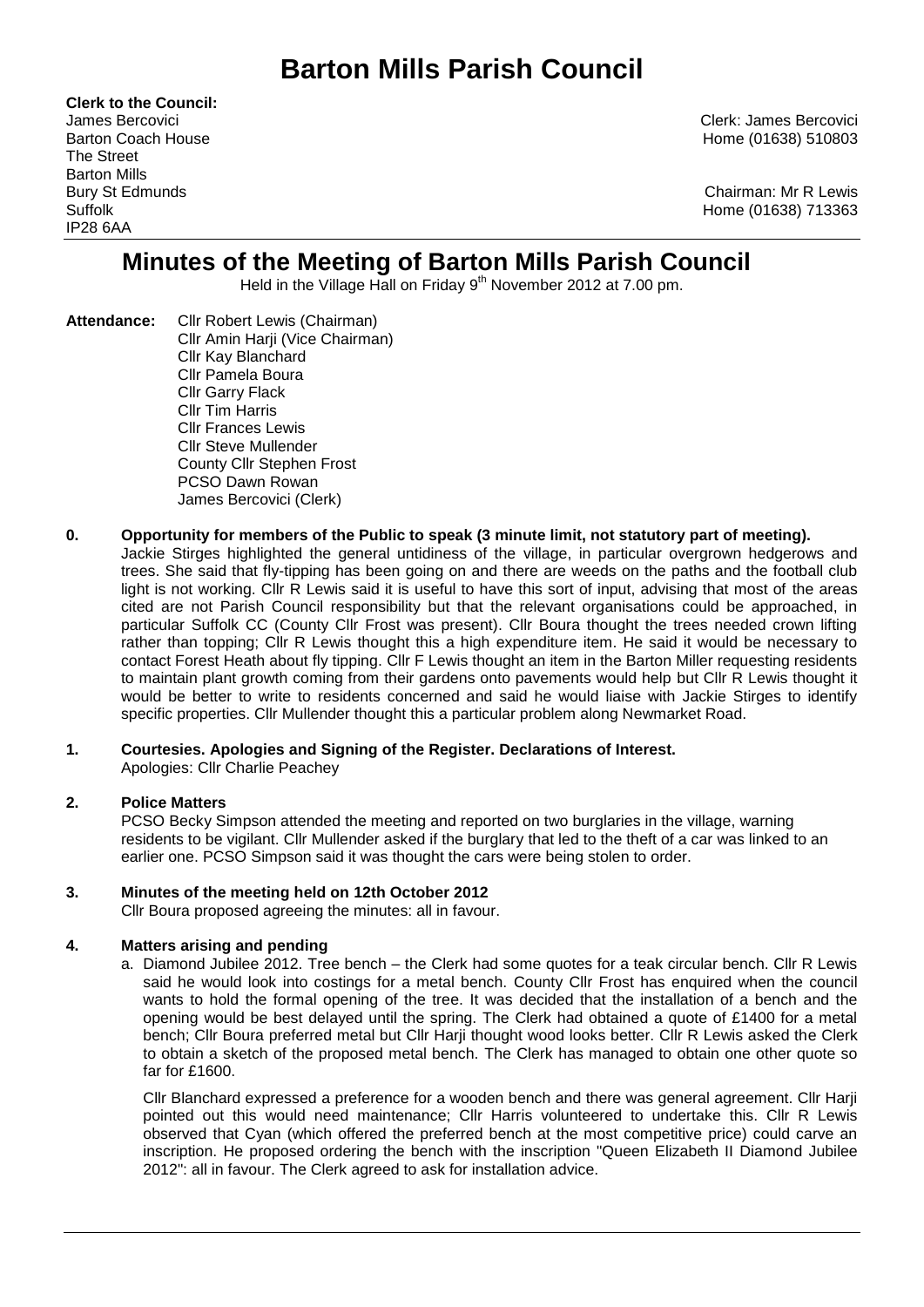- b. Emergency Planning. It was agreed to defer further discussion for at least another year. However, there has been one expression of interest from a nurse residing in the village. After a brief discussion, Cllr R Lewis said the earlier decision, not to pursue this at this time, still stands.
- c. Parking Cllr F Lewis suggests a light should be installed over the gates into the field and a notice to indicate extra parking spaces. Cllr Boura said £2,000 had been budgeted this year. Cllr R Lewis asked what sort of light was wanted. After some discussion it was agreed to investigate solar lighting to illuminate a sign and the Clerk was asked to obtain a price for a sign installed reading "Overflow car parking through gate". He has made an enquiry with H Signs but not yet received a quote. Cllr Flack thought this project a waste of time. Cllr F Lewis outlined the original plan. Cllr Flack asked if there had been any progress with the football club light. Cllr Harris asked if tree pruning would reduce the loss of light from other streetlights. Cllr Peachey agreed and Cllr R Lewis asked the Clerk to obtain quotes.

Cllr R Lewis had looked into signs and solar lights and found they should not cost in excess of £100. Cllr Boura said the positioning needed be decided; Cllr F Lewis said the right-hand gate needs a bolt to fix it to the ground when open. The Clerk said he would talk to John Squire about this. Cllr F Lewis proposed obtaining a sign up to one metre in width: all in favour except Cllr Flack (abstained).

Cllr Flack said the corner of the car park is flooding again. Cllr R Lewis thought a soakaway and drain were needed. Cllr Harji suggested asking County Cllr Frost for a locality grant.

- d. Fit Villages there have been five responses expressing interest in activities such as Tai Chi, Yoga and Pilates in particular. The Clerk has contacted Henry Tapp to discuss whether this can proceed. Some further suggestions were received at the meeting and Cllr Blanchard said the WI would discuss the project. Cllr R Lewis suggested carrying this forward to the next meeting.
- e. Website The Clerk has investigated the OneSuffolk option and donme some preliminary work to transfer to this free software. It should be noted that, as the OneSuffolk software develops, the parish website will be able to upgrade. The Village Hall committee has agreed to host a banner in the window publicising the website and the Clerk has obtained an agreement in principle from the Barton Miller editor to let the website feature on the back page each month (although it will take a few issues to move things around to accommodate this).

The Clerk outlined the OneSuffolk option. Cllr R Lewis said another group meeting was required. Cllr F Lewis said there was general agreement to have a colour cover for the Barton Miller paid for by the Parish Council who could also use the back cover to promote the website. Cllr Blanchard thought colour for every issue would detract from special occasions. The Clerk agreed to obtain a quote from Riverside Press for ten issues of 520 copies. Cllr F Lewis reported that the Village Hall agreed to a banner in the window.

- f. Field re-levelling the Clerk has obtained a formal quote from the village groundsman for £780. Cllr Boura said this would need to be done in March. Cllr F Lewis proposed accepting the quote: all in favour.
- g. Dog bin on Grange Lane. Cllr F Lewis raised this at the last meeting and the Clerk subsequently received an email from Claire Tilbrook on the subject. Forest Heath DC has advised that the costs of this would be passed to the parish as follows: installation £320 plus weekly emptying at £137.80 per year. Cllr F Lewis thought a dog bin should be erected on the side of the field at the end of Grange Lane. Cllr Boura proposed this: all in favour.
- h. Street light in Manor View Cllr Boura advised this would be installed the following week.
- i. Remembrance Day Cllr F Lewis advised that refreshments had been arranged.
- j. Meeting Dates 2013 the Clerk listed the second Friday of each month, recommending the April meeting be held on the third Friday. These were agreed with the exception that the January meeting should also be on the third Friday to allow time for the budget group to meet early in the New Year.

#### **5. Reports from the County Councillor**

Cllr Frost advised that the Chalk Quarry has been approved - see 7d. He advised that Guy Smith would be visiting Grange Lane on 28th November to look at flooding problems. Cllr Flack asked if he could look at the footpath to Mildenhall as well. In response to Jackie Stirges' observations before the meeting, he warned that Suffolk CC had cut back almost completely on this sort of work.

Cllr R Lewis advised Cllr Frost of the quote for levelling the playing field; Cllr Frost said this would be no problem.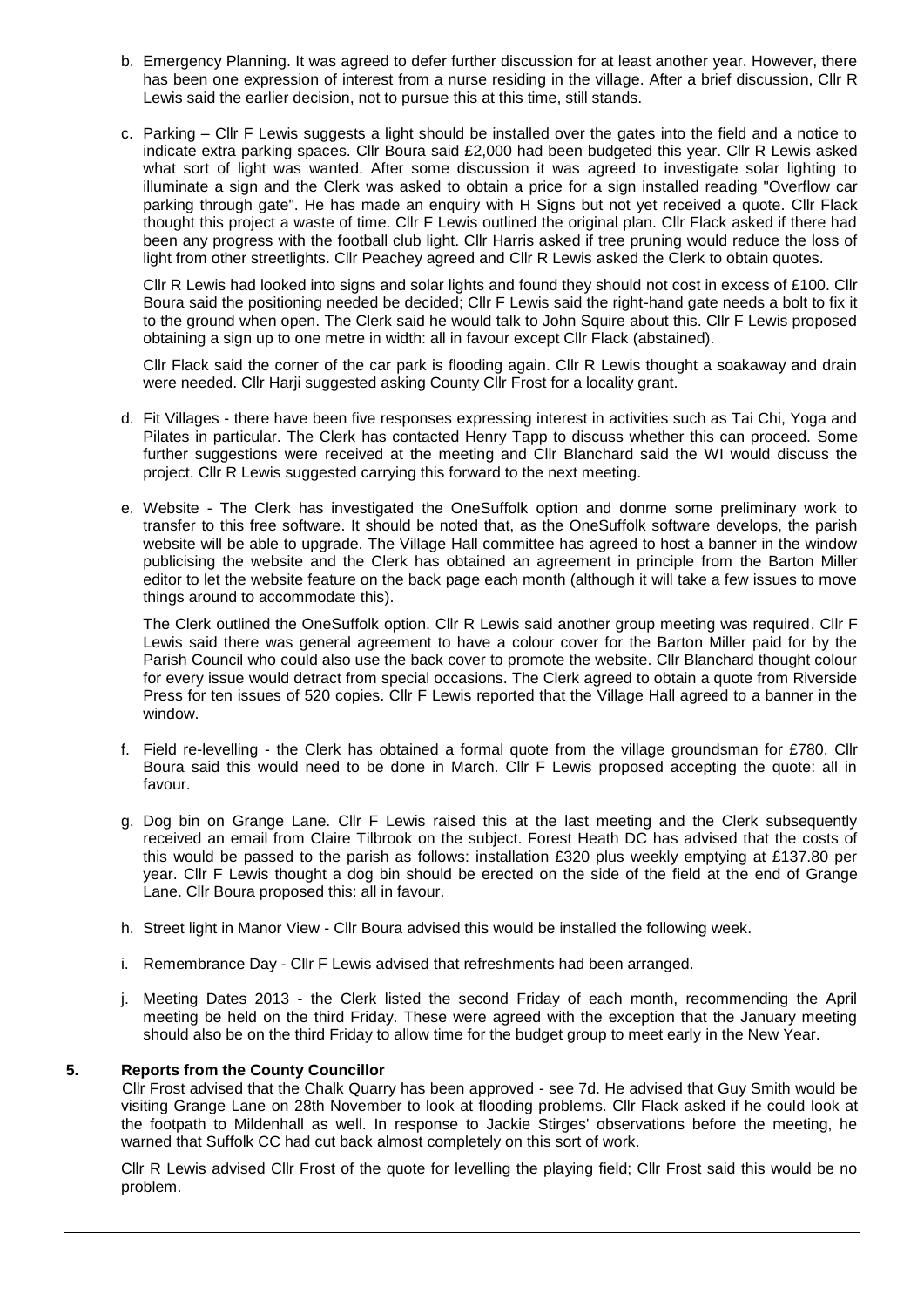#### **6. Finance - Standard Payments for approval (inc. VAT)**

- a. £272.00 J Bercovici (clerk's net salary, October 2012) chq. 1208
- b. £68.00 HMRC (PAYE, October 2012) chq.
- c. £20.60 J Bercovici (clerk's expenses October 2012) chq. 1208
- Cllr Boura proposed agreeing the standard payments: all in favour

#### **Special payments for approval (inc. VAT)**

- d. £150.00 Old Parsonage Garden Services (grass cutting, September 2012) chq. 1209
- e. £689.94 Pearce & Kemp (replacement column) chq. 1210
- f. £45 Village Hall (hall hire: July and September) chq. 1211

Cllr F Lewis declared an interest in respect of item 6f. Cllr Boura queried item 6e but proposed agreeing the other special payments: all in favour.

Cllr R Lewis raised a further invoice from BA Electrical for £16.90. The Clerk said the invoice would need to be addressed to the Parish Council so could be raised at the next meeting.

#### **7. Planning.**

Note - *ITALICS: Parish Council comments passed to Forest Heath DC.* **Bold: Forest Heath DC decision**

#### **General and for consideration:**

a. F/2012/0544/FUL Land at Church Lane – erection of 6 No. affordable houses with new vehicular access and landscaping (Departure from the Development Plan), as amended by plans received on 01/11/2012. [See also b, below]. Cllr Boura said the changes did not incorporate the amendment required. Cllr R Lewis suggested resubmitting the previous views. He said he had asked the Clerk to seek clarification of the selection procedure which he had received; Cllr R Lewis outlined the intention for the Parish Council to be involved in determining the selection criteria but not in considering individual applications.

#### **Awaiting Forest Heath decisions and pending appeals.**

b. F/2012/0544/FUL Land at Church Lane – erection of 6 No. affordable houses with new vehicular access and landscaping (Departure from the Development Plan). *Cllr Boura proposed no objection subject to a small amendment that the footpath be extended across all the houses to the driveway to enhance the visitor parking access to the front of all the houses: all in favour.*

Cllr F Lewis asked when publicity would go out for possible residents. Cllr Boura thought the criteria for conditions and procedures for who should be awarded the properties should be set out in the application; the Clerk said he would seek clarification on this. Cllr R Lewis thought the right balance had been struck between shared ownership (two properties) and rental properties (four).

- c. F/2012/0464/FUL Land at Bay Farm installation of a 7.5MW Solar Farm (Major Development) (Departure from the Development Plan). *Cllr Boura proposed no objections: all in favour.*
- d. F/2012/ Use of storage building for the relocation of chalk processing plant including revised layout and modification to the building to accommodate chimney: consultation on planning application which will be determined by Suffolk County Council. Cllr Boura thought there was no problem with this.

#### **Forest Heath Decisions**

- e. F/2012/0606/TPO Breckland Pines 47 The Street Fell 1 x Pine tree. Cllrs R Lewis and Mullender declared an interest. Cllr Boura thought the tree valuable to the street scene but Cllr Harris disagreed saying the owners should decide. Cllr Peachey agreed the pine cones could be problematic but Cllr Flack thought if the tree is healthy and not damaging property it should be left. *Cllr Harris proposed no objection to the application: two in favour, one against.* **REFUSED**
- f. F/2012/0569/OUT 22 and part of 24 Mildenhall Road resubmission of F/2011/0608/OUT outline application: erection of 2 dwellings (demolition of existing bungalow) **WITHDRAWN**

#### **Planning - other**

- g. Development Management Policies Submission outlined by Cllr Boura who advised that submissions could be made up to 14th December.
- h. Affordable Housing Supplementary Planning Document Cllr Boura advised that Forest Heath has set out the s 106 and other criteria for developments. In particular, there must be a local connection for affordable housing in developments in rural parishes on exception sites. Consultation continued to 14th December.

#### **8. Any other business (with consent of the Chairman)**

a. Car boot sale meeting - Cllr R Lewis said this will be held on 13th November at 7pm in the church room.